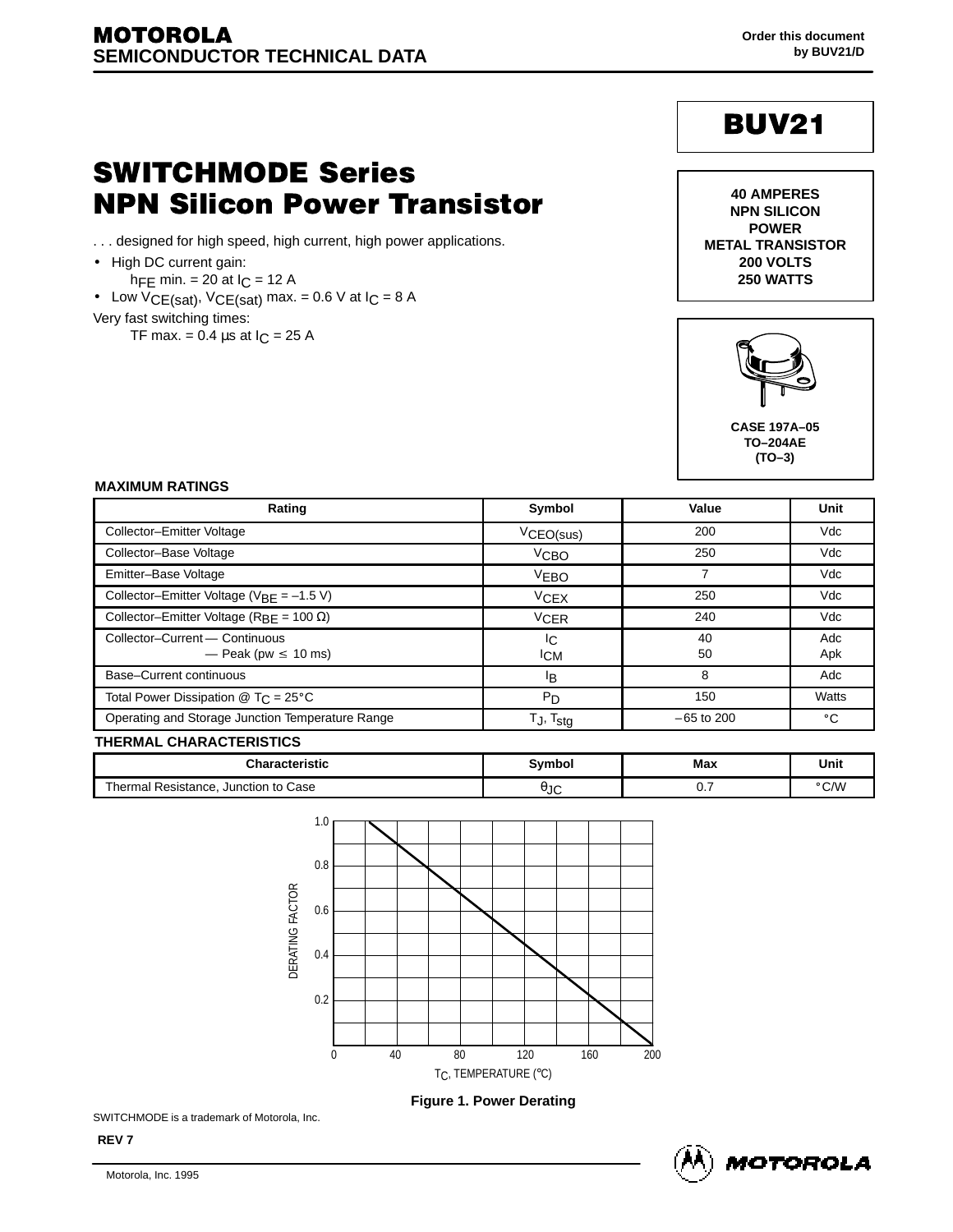### **BUV21**

### **ELECTRICAL CHARACTERISTICS** ( $T_C = 25^\circ$ C unless otherwise noted)

| <b>Characteristic</b>                                                                                                          | Symbol                                                                   | Min              | Max            | Unit       |            |
|--------------------------------------------------------------------------------------------------------------------------------|--------------------------------------------------------------------------|------------------|----------------|------------|------------|
| OFF CHARACTERISTICS1                                                                                                           |                                                                          |                  |                |            |            |
| Collector-Emitter Sustaining Voltage<br>$I_C = 200$ mA, $I_R = 0$ , L = 25 mH)                                                 |                                                                          | VCEO(sus)        | 200            |            | Vdc        |
| <b>Collector Cutoff Current at Reverse Bias:</b><br>$(VCE = 250 V, VBE = -1.5 V)$<br>$(VCE = 250 V, VBE = -1.5 V, TC = 125°C)$ | <b>ICEX</b>                                                              |                  | 3.0<br>12.0    | mAdc       |            |
| <b>Collector-Emitter Cutoff Current</b><br>$(VCE = 160 V)$                                                                     |                                                                          | <b>ICEO</b>      |                | 3.0        | mAdc       |
| Emitter-Base Reverse Voltage<br>$(I_F = 50 \text{ mA})$                                                                        |                                                                          | <b>VEBO</b>      | $\overline{7}$ |            | V          |
| <b>Emitter-Cutoff Current</b><br>$(VEB = 5 V)$                                                                                 |                                                                          | <b>IEBO</b>      |                | 1.0        | mAdc       |
| <b>SECOND BREAKDOWN</b>                                                                                                        |                                                                          |                  |                |            |            |
| Second Breakdown Collector Current with base forward biased<br>$(VCE = 20 V, t = 1 s)$<br>$(VCE = 140 V, t = 1 s)$             |                                                                          | l <sub>S/b</sub> | 12<br>0.15     |            | Adc        |
| ON CHARACTERISTICS <sup>1</sup>                                                                                                |                                                                          |                  |                |            |            |
| <b>DC Current Gain</b><br>$(I_C = 12 A, V_{CE} = 2 V)$<br>$(IC = 25 A, VCE = 4 V)$                                             |                                                                          | hFE              | 20<br>10       | 60         |            |
| Collector-Emitter Saturation Voltage<br>$(IC = 12 A, IB = 1.2 A)$<br>$(IC = 25 A, IB = 3 A)$                                   |                                                                          | VCE(sat)         |                | 0.6<br>1.5 | Vdc        |
| Base-Emitter Saturation Voltage<br>$(I_C = 25 A, I_B = 3 A)$                                                                   |                                                                          | $V_{BE(sat)}$    |                | 1.5        | Vdc        |
| <b>DYNAMIC CHARACTERISTICS</b>                                                                                                 |                                                                          |                  |                |            |            |
| Current Gain - Bandwidth Product<br>$(VCF = 15 V, ICF = 2 A, f = 4 MHz)$                                                       |                                                                          | $f_{\text{T}}$   | 8.0            |            | <b>MHz</b> |
| <b>SWITCHING CHARACTERISTICS (Resistive Load)</b>                                                                              |                                                                          |                  |                |            |            |
| Turn-on Time                                                                                                                   |                                                                          | t <sub>on</sub>  |                | 1.0        | μs         |
| Storage Time                                                                                                                   | $(IC = 25 A, IB1 = IB2 = 3 A,$<br>$V_{C}$ = 100 V, R <sub>C</sub> = 4 Ω) | $t_{\rm S}$      |                | 1.8        |            |
| Fall Time                                                                                                                      |                                                                          | tf               |                | 0.4        |            |

1 Pulse Test: Pulse Width  $\leq 300 \,\mu s$ , Duty Cycle  $\leq 2\%$ .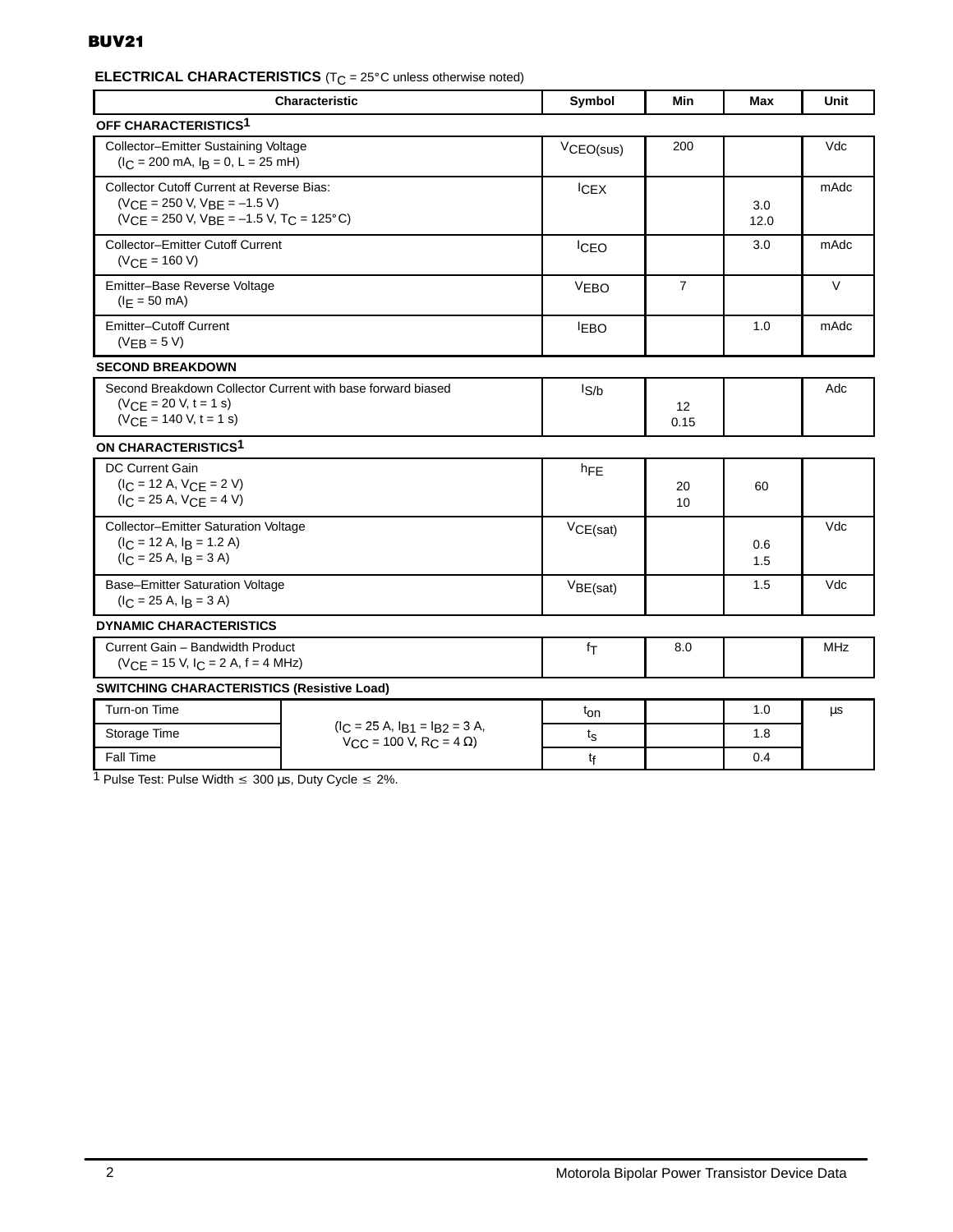

**Figure 2. Active Region Safe Operating Area**





**Figure 5. Resistive Switching Performance**

There are two limitations on the power handling ability of a transistor: average junction temperature and second breakdown. Safe operating area curves indicate  $I_C - V_{CE}$  limits of the transistor that must be observed for reliable operation i.e., the transistor must not be subjected to greater dissipation than the curves indicate.

The data of Figure 2 is based on  $T_C = 25^{\circ}C$ ,  $T_{J(pk)}$  is variable depending on power level. Second breakdown limitations do not derate the same as thermal limitations.

At high case temperatures, thermal limitations will reduce the power that can be handled to values less than the limitations imposed by second breakdown.



**Figure 3. "On" Voltages Figure 4. DC Current Gain**



 $R_C - R_B$ : Non inductive resistances

#### **Figure 6. Switching Times Test Circuit**